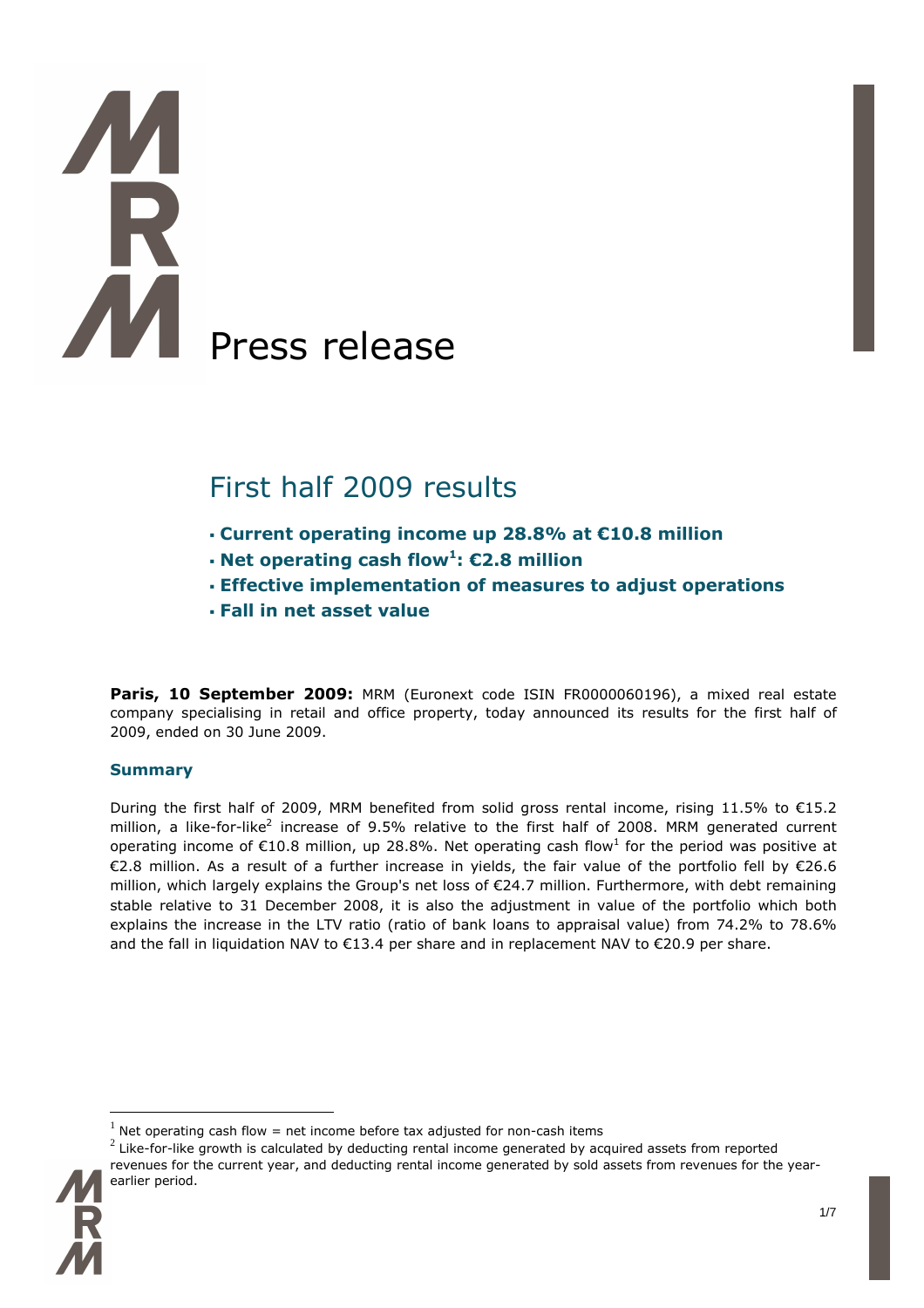Over the period, MRM continued with its value-enhancement programmes on a selective basis, investing €10.5 million. The arbitrage plan decided at the start of the year has resulted in asset sales of €20.5 million to date, generating free cash of €2.9 million after repayment of bank loans attached to the assets sold. These disposals also enabled the Group to reduce its outstanding debts maturing in 2010. In addition, preliminary sales agreements representing a total of over €20 million were signed.

Action taken to restructure debt allowed for the extension of a €29.3 million credit line from 2009 to 2010, while a new €35 million credit line maturing in 2014 was obtained, enabling the Group to repay €29 million of a credit line maturing in 2010.

## **Operations**

### **Office portfolio**

The stabilised office portfolio represented net annualised rental income<sup>3</sup> of €13.6 million as of 1 July, down 5.2% compared with 1 January 2009. The positive impact of leases<sup>4</sup> taking effect during the first half of the year and the indexation of rents only partly made up for the vacating of one of the two Cap Cergy buildings in Cergy Pontoise (95) since February 2009, which represented annualised rental income of €1.3 million as of 1 January. However, the vacating of this building has enabled the Group to implement a management strategy for the 13,500 sqm site also comprising the adjacent building (of around 7,100 sqm), the renovation of which was completed by MRM in 2008. The occupancy rate for stabilised office properties was 84% as of 1 July compared with 98% as of 1 January 2009. Two new leases<sup>4</sup> were signed during the first half of the year representing annual rental income of  $\epsilon$ 0.4 million.

Over the first six months of the year, the Group invested  $\epsilon$ 7.0 million in programmes relating to office with value-added opportunities. Redevelopment works at the Nova building in La Garenne-Colombes (92) have progressed and the fitting of new façades has begun. Office space within the 11,100 sqm Carré Vélizy mixed-use site in Vélizy-Villacoublay (78) has been converted into retail space of 2,500 sqm. The lease signed with retail chain Habitat took effect in July 2009 and the tenant has begun works to fit out the store with a view to opening it to the public in November 2009. The 10.700 sqm Solis building in Les Ulis (91) was renovated during the first half of the year. A short-term lease took effect in March 2009, allowing for the partial use of the building during the letting phase. A total of seven new leases<sup>4</sup> were signed in the portfolio of office value-added opportunities during the first half of the year, representing annual rental income of  $\epsilon$ 0.3 million. Net annualised rental income<sup>3</sup> for the portfolio totals €2.1 million, an increase of 3.4% compared with 1 January 2009. The occupancy rate rose from 26% as of 1 January to 32% as of 1 July 2009.

## **Retail portfolio**

As of 30 June 2009, the occupancy rate for stabilised retail properties remained at a very high level of 98%. As of 1 July 2009, net annualised rental income<sup>3</sup> for the portfolio stood at  $\epsilon$ 8.2 million, an increase of 2.2% compared with 1 January 2009 (after adjustment for asset sales that took place in the first half of the year). This is due to leases taking effect in the first half of the year and the positive impact of rent indexation. Three new leases 4 were signed during the first half of the year representing annual rental income of €0.1 million.

New leases or leases renegotiated under improved terms



 $3$  Excluding taxes, charges, rent-free periods and improvements<br> $4$  Naw langes ar langes renegatioted under improved terms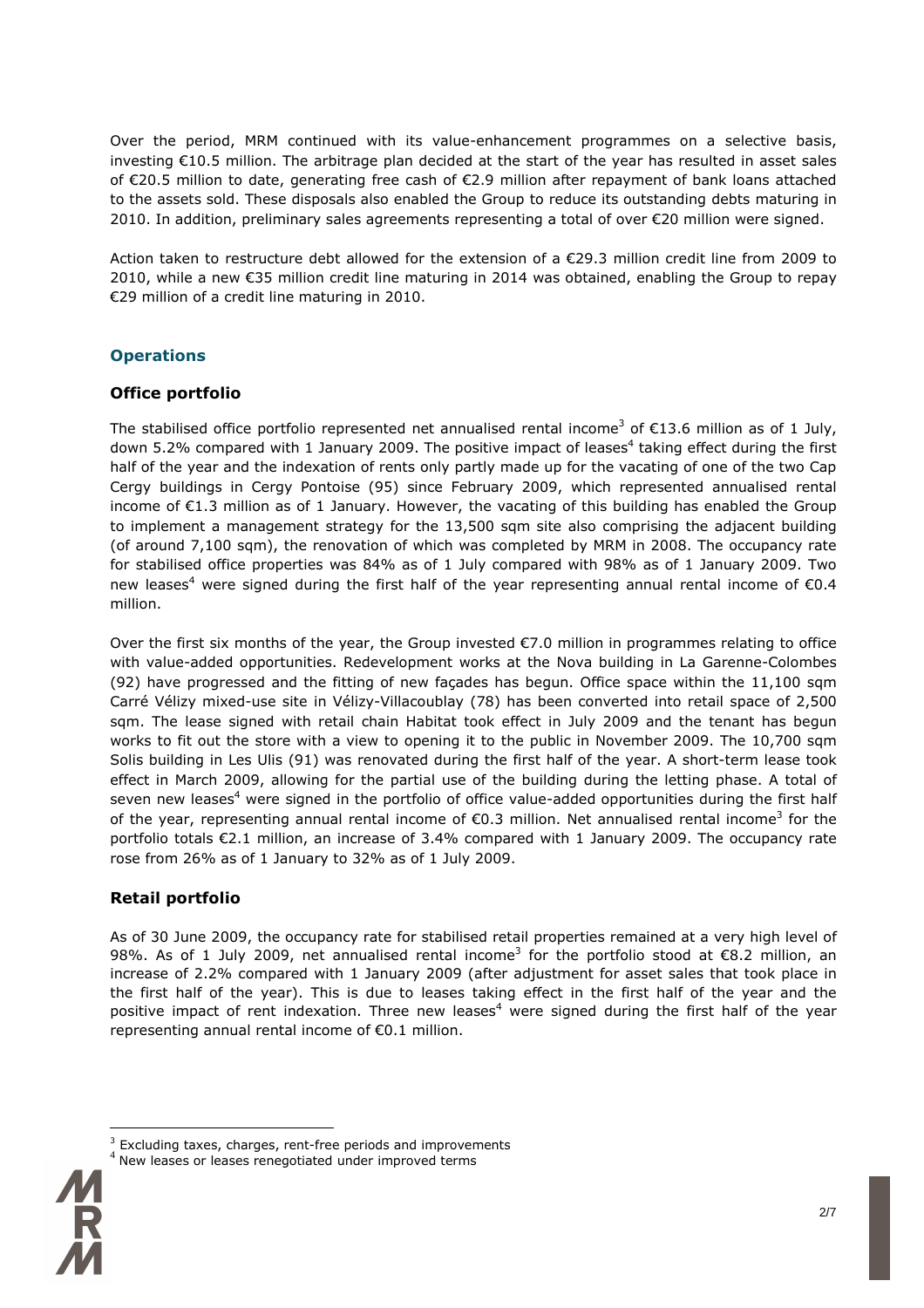The portfolio of retail value-added opportunities benefited from letting and tenant management in the first half of the year and the favourable impact of rent indexation. Net annualised rental income<sup>2</sup> increased to €5.4 million as of 1 July 2009, up 1.6% compared with 1 January. The occupancy rate rose from 74% to 79% as of 1 July. The letting of a number of additional stores within the Marques Avenue A6 shopping centre (91), made possible thanks to the new provisions of the LME law ("Law on the Modernisation of the Economy") in France, has begun and three new leases<sup>4</sup> were signed during the first half of the year. Four new leases<sup>4</sup> were also signed for stores in the Carrefour shopping mall in Ecole-Valentin (25). A total of 16 new leases were signed for the portfolio of retail value-added opportunities over the first six months of the year<sup>4</sup> representing an annual rent of  $\epsilon$ 0.8 million.

A total of €1.1 million was invested in the portfolio of retail value-added opportunities over the period, mainly concerning the end of the redevelopment and modernisation of the Les Halles shopping centre in Amiens. Within this site MRM owns 7,400 sqm occupied by Carrefour Market, La Grande Récré and 20 other stores. The newly configured centre was opened in February 2009.

In accordance with the arbitrage plan adopted at the start of 2009, a first asset sale was finalised in the first half of the year. This concerns ground-floor stores on Rue du Faubourg Saint Honoré in Paris representing a total area of 1,800 sqm, which were sold during the first half of the year for a total of €13.2 million excluding transfer taxes, i.e. 8% above the appraisal value as of 31 December 2008.

### **Change in value of the portfolio<sup>5</sup>**

During the first half of the year, the value of MRM's portfolio<sup>5</sup> decreased by  $\epsilon$ 28.9 million from  $\epsilon$ 537.1 million as of 31 December 2008 to €508.2 million as of 30 June 2009. Assets sold over the period represented €12.8 million as of 31 December 2008. MRM also invested €10.5 million in enhancing the value of its properties. The change in fair value of the portfolio excluding asset sales and capex is therefore -€26.6 million. This comprises adjustment of €17.8 million of the value of the portfolio of stabilised assets, as the increase in rental income only partly offset the impact of the increase in yields, and a reduction of the portfolio of value-added opportunities limited to €8.8 million thanks to the solid progress made in redevelopment programmes.

As of 30 June 2009, the value of MRM's property portfolio<sup>5</sup> broke down as 58% office properties, all in the Paris region, and 42% retail properties in the Paris region and provinces. Stabilised assets accounted for 59% of the portfolio and assets with value-added opportunities 41%.

| Appraisal value (excluding transfer<br>taxes) <sup>5</sup> In $\epsilon$ million as of 30 June 2009 | <b>Offices</b> | Retail<br>property | <b>Total MRM</b> |
|-----------------------------------------------------------------------------------------------------|----------------|--------------------|------------------|
| Stabilised assets                                                                                   | 190.9          | 106.8              | 297.7            |
| Value-added opportunities                                                                           | 103.0          | 107.5              | 210.5            |
| <b>Total MRM</b>                                                                                    | 293.9          | 214.3              | 508.2            |

The property portfolio as a whole represents a total area of 215,168 sqm, comprising 109,219 sqm of offices and 105,949 sqm of retail property.

<sup>5</sup> Value excluding transfer taxes, based on appraisals as of 30 June 2009 performed by Catella (offices) and Savills (retail) and including held-for-sale assets recognised in accordance with IFRS 5

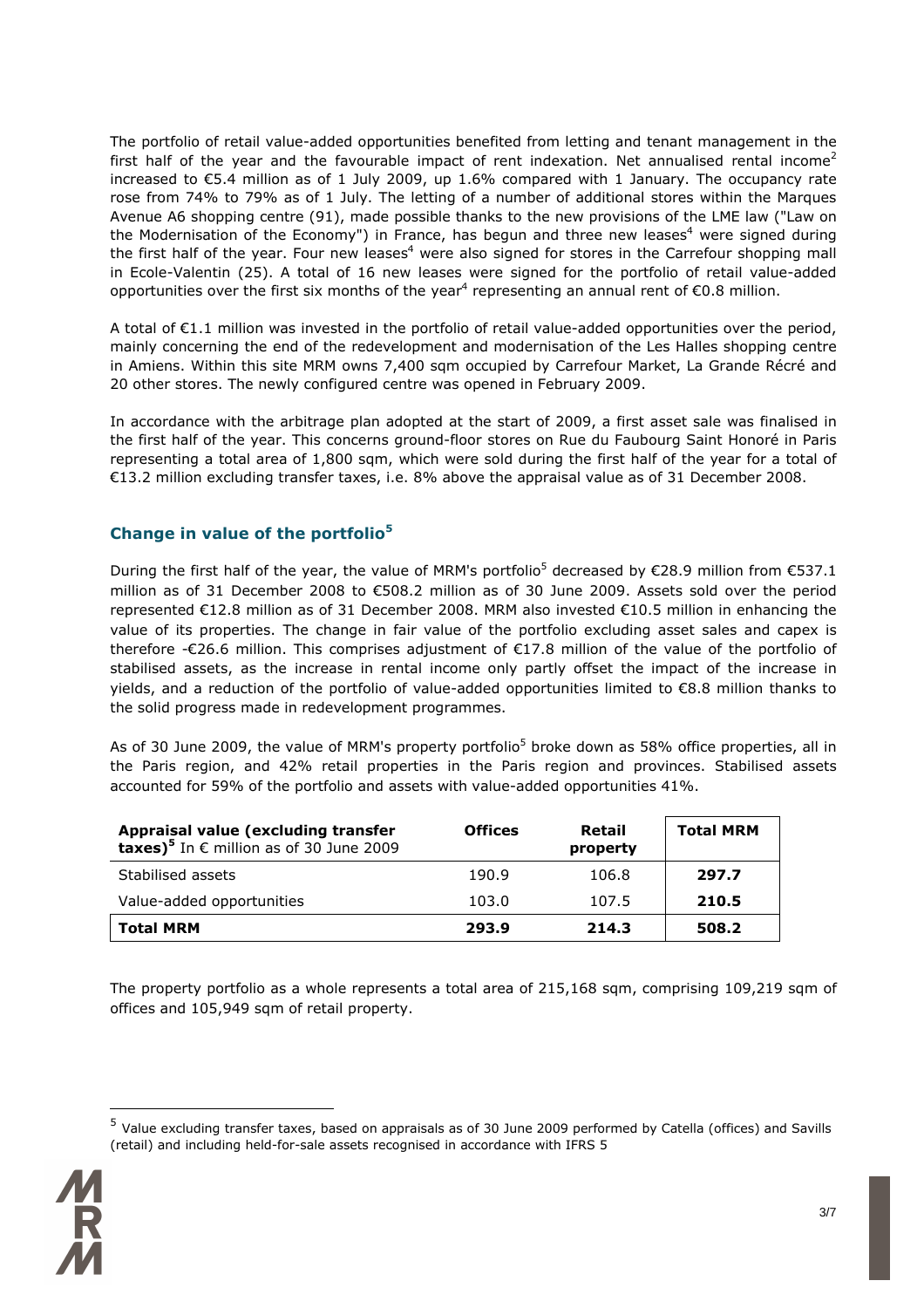### **Balance sheet, cash position and NAV**

As of 30 June 2009, bank debt totalled €399.4 million, stable relative to 31 December 2008. This represents 78.6% of the value of the portfolio. The average margin of debt is 115 basis points (excluding set-up costs). It is 100% hedged by financial instruments such as caps. MRM also benefits from a €54 million, 5% fixed-rate bond.

| <b>IFRS simplified balance sheet</b><br>In $\epsilon$ million | 31.12.2008 | 30.06.2009 |
|---------------------------------------------------------------|------------|------------|
| Investment properties                                         | 524.3      | 449.7      |
| Assets held-for-sale                                          | 12.8       | 58.6       |
| Current receivables/assets                                    | 19.5       | 21.9       |
| Cash and cash equivalents                                     | 9.4        | 6.8        |
| <b>Total assets</b>                                           | 566.0      | 536.9      |
| Equity                                                        | 71.3       | 46.6       |
| Issued bonds                                                  | 54.0       | 54.0       |
| Bank loans                                                    | 398.3      | 399.4      |
| Other debts/liabilities                                       | 42.4       | 36.9       |
| <b>Total equity and liabilities</b>                           | 566.0      | 536.9      |

During the first half of the year, capex represented outflows of €10.5 million. The Group's net cash position decreased by €2.6 million from €9.4 million as of 31 December 2008 to €6.8 million as of 30 June 2009.

As of 30 June 2009, liquidation NAV was €13.4 per share and replacement NAV was €20.9 per share.

| Net asset value           | 31.12.2008 | 30.06.2009 |
|---------------------------|------------|------------|
| Liquidation NAV per share | €20.5      | €13.4      |
| Replacement NAV per share | €28.5      | €20.9      |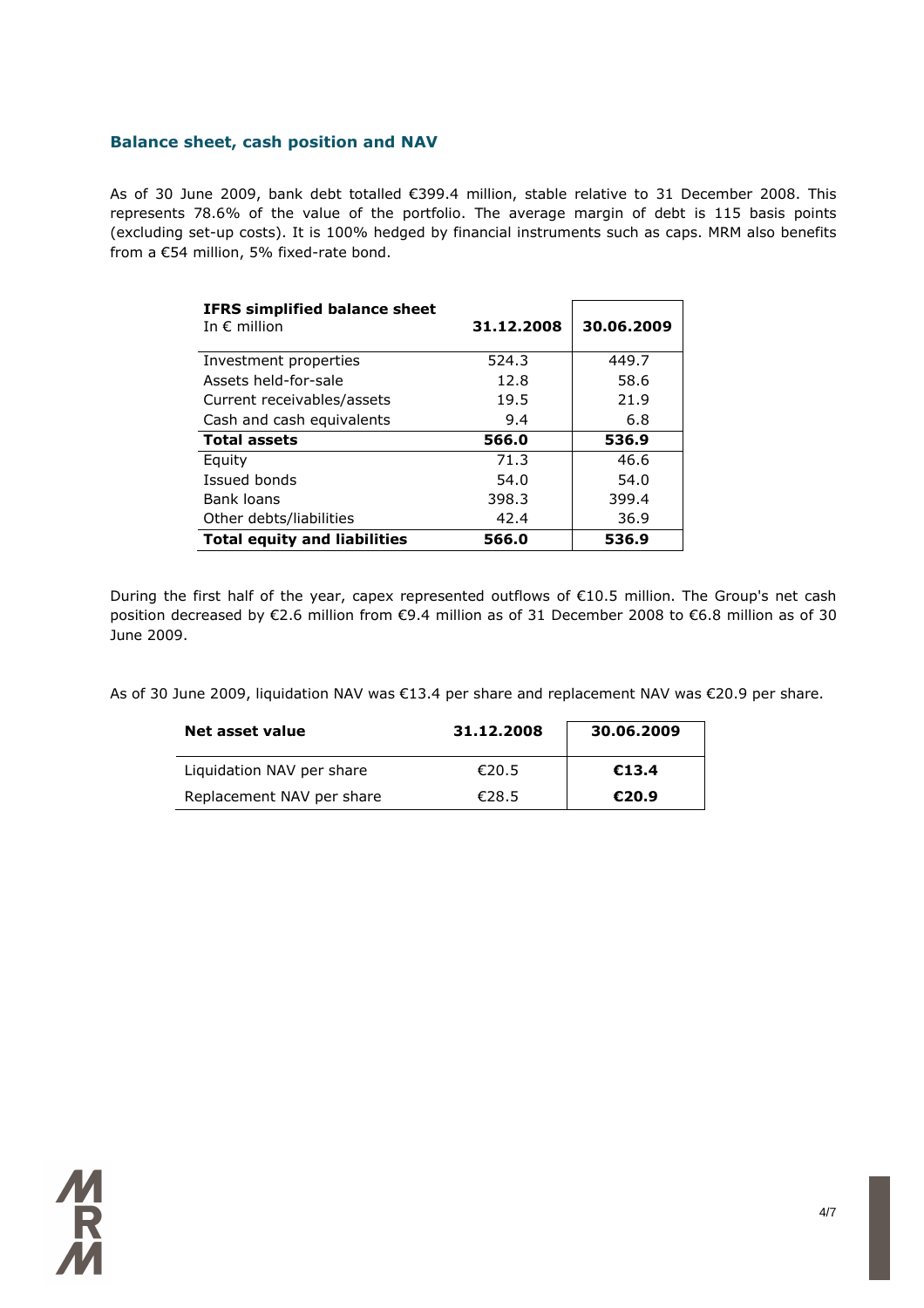# **First half 2009 results**

MRM's consolidated revenues increased by 11.5% in the first half of 2009 to €15.2 million, with offices accounting for 53% of gross rental income and retail property accounting for 47%. On a like-for-like basis<sup>2</sup>, revenue for the first half of 2009 increased by 9.5% compared with the first half of 2008 as a result of:

- . a fall<sup>2</sup> of 5.7% in revenues from office properties, penalised by the vacating of the Cap Cergy building, the reduction in revenues from the Solis building in Les Ulis and the vacating of premises in order to set up a medium-sized store let to Habitat within the Carré Vélizy mixed-use development;
- . an increase<sup>2</sup> of 34.6% in revenues from retail properties, which benefited in particular from the opening of the Marques Avenue A6 shopping centre in Corbeil-Essonnes with the first rental income recognised in the third quarter of 2008.

Net rental income (after non-recovered property expenses) amounted to €13.4 million.

Over the period, MRM benefited from non-recurring operating income of €1.2 million. Current operating income (before the change in fair value of investment property) increased by 28.8% to €10.8 million, compared with €8.4 million in the first half of 2008. Including the reduction of €26.6 million in the fair value of investment property, operating income came out negative at -€15.8 million compared with +€16.4 million in the first half of 2008.

Against the backdrop of lower interest rates, MRM's net cost of debt decreased from  $E11.5$  million in the first half of 2008 to €7.7 million. However, the reduction in interest rates over the first half of the year also resulted in an impairment loss as of 30 June 2009 on hedging instruments. Overall, the Group sustained a net loss of €24.7 million in the first half of 2009, equal to a loss of €7.1 per share.

| <b>IFRS simplified income statement</b><br>In $\epsilon$ million | H <sub>1</sub> 2008 | H1 2009 | % change |
|------------------------------------------------------------------|---------------------|---------|----------|
| <b>Gross rental income</b>                                       | 13.6                | 15.2    | $+11.5%$ |
| . of which Offices                                               | 8.3                 | 8.0     | $-4.0%$  |
| of which Retail                                                  | 5.3                 | 7.2     | $+35.9%$ |
| Property expenses                                                | (1.4)               | (1.8)   | $+23.4%$ |
| Net rental income                                                | 12.2                | 13.4    | $+10.1%$ |
| Operating income and expenses                                    | (3.8)               | (2.6)   | $-31.1%$ |
| <b>Current operating income</b>                                  | 8.4                 | 10.8    | $+28.8%$ |
| Change in fair value of investment                               | 8.0                 | (26.6)  |          |
| properties                                                       |                     |         |          |
| <b>Operating income</b>                                          | 16.4                | (15.8)  |          |
| Net cost of debt                                                 | (11.5)              | (7.7)   | $-33.0%$ |
| Other financial expenses                                         | 1,6                 | (1.1)   |          |
| Net income before tax                                            | 6.5                 | (24.6)  |          |
| <b>Taxes</b>                                                     | 0.0                 | (0.1)   |          |
| <b>Consolidated net income</b>                                   | 6.5                 | (24.7)  |          |
| Net earnings per share $(\epsilon)$                              | 1.9                 | (7.1)   |          |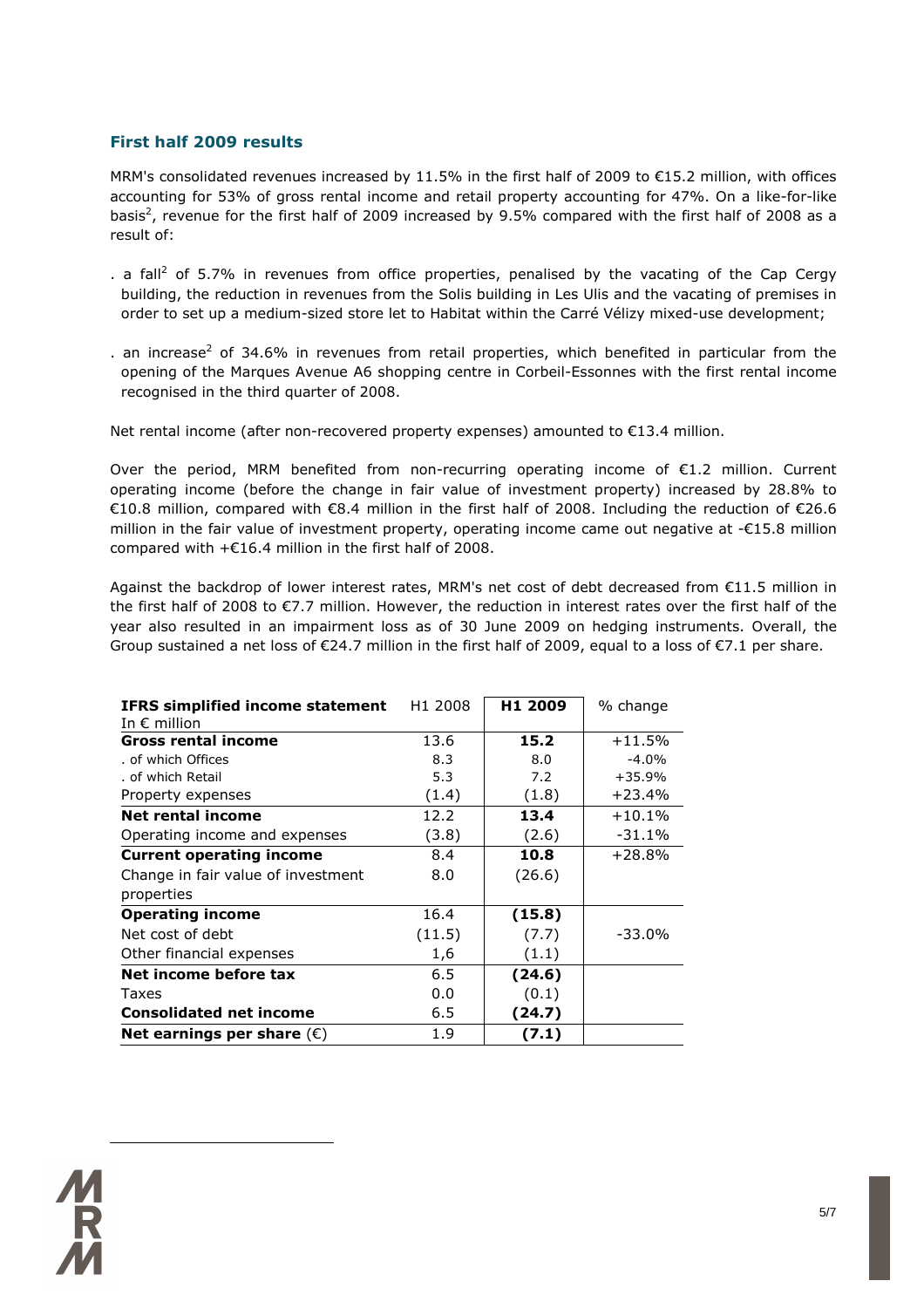## **Net operating cash flow<sup>1</sup>**

Thanks in particular to the increase in rental income and the reduction in net financial expenses, net operating cash flow<sup>1</sup> was positive in the first half of the year at +€2.8 million compared with negative net operating cash flow<sup>1</sup> of -€3.0 million in the first half of 2008.

### **Recent events and outlook**

In order to adapt rapidly to more difficult market conditions, MRM implemented measures at the beginning of 2009 to adjust its operations. These measures include:

- . focusing investment on existing assets;
- . a more selective approach to investment made possible by the ability to spread out the implementation of value-enhancement programmes over time;
- . revision of costs;
- . arbitrage operations, with a target of asset sales of €120 million over the period from 2009-10;
- . renegotiation of credit lines with the closest maturities;

MRM invested €10.5 million in the first half of 2009 and plans to invest an additional €10.4 million by the end of the year, for which it has the necessary financing. Investment in five of MRM's 10 valueenhancement programmes will be completed at the end of 2009. In addition, while maintaining considerable potential for value creation, MRM also has the possibility of spreading out its future investment, estimated at €53.9 million, over time. MRM is planning in particular to re-assess its planning schedule depending on opportunities and market conditions, as well as on its financing capacity. By way of indication and under current market conditions, if it completes all of valueenhancement programmes, MRM would be able to achieve net annualised rental income<sup>3</sup> of  $\epsilon$ 43.9 million compared with €29.4 million as of 1 July 2009.

The effects of MRM's cost-cutting programme are now beginning to be seen. For example, fees to be paid to CBRE Investors, which manages MRM's real estate operations, will be reduced by 18% in 2009 relative to last year. Other measures are planned with the aim of reducing the cost of works and cutting operating expenses as well as running costs.

The arbitrage plan, aiming for asset sales of  $\epsilon$ 120 million over the period from 2009-10, is under way. Since the end of the first half of the year, MRM has sold a retail complex in Chambly (60) within the Les Portes de l'Oise retail district for €7.3 million. This brings the total amount of asset sales carried out since the start of 2009 to €20.5 million. MRM has also signed preliminary sales agreements representing over €20 million. These agreements concern a 900 sqm retail building in Saint-Priest (69) and the Cap-Cergy complex, comprising two office buildings with a total area of 13,500 sqm in Cergy-Pontoise.

Since the start of the year, MRM has also worked actively to restructure its short-term debt, extending a €29.3 million credit line from 2009 to 2010 and obtaining a new €35 million credit line maturing in 2014, which allowed it to repay €29 million of a credit line maturing in 2010. The repayment of loans relating to properties that have been sold has also helped to reduce the Group's short-term debt. As a reminder, MRM has no bank loans falling due before 2010.

MRM continues to benefit from a high quality mixed property portfolio, providing a secure revenue base. Thanks to their location and the type of property, suited to institutional tenants, MRM's stabilised offices benefit from high quality tenants such as EDF, which accounts for 44% of rental income from stabilised offices. In addition, 65% of stabilised office rental income comes from leases

 $<sup>1</sup>$  Net cash flow from operations = net income before tax adjusted for non-cash items</sup>